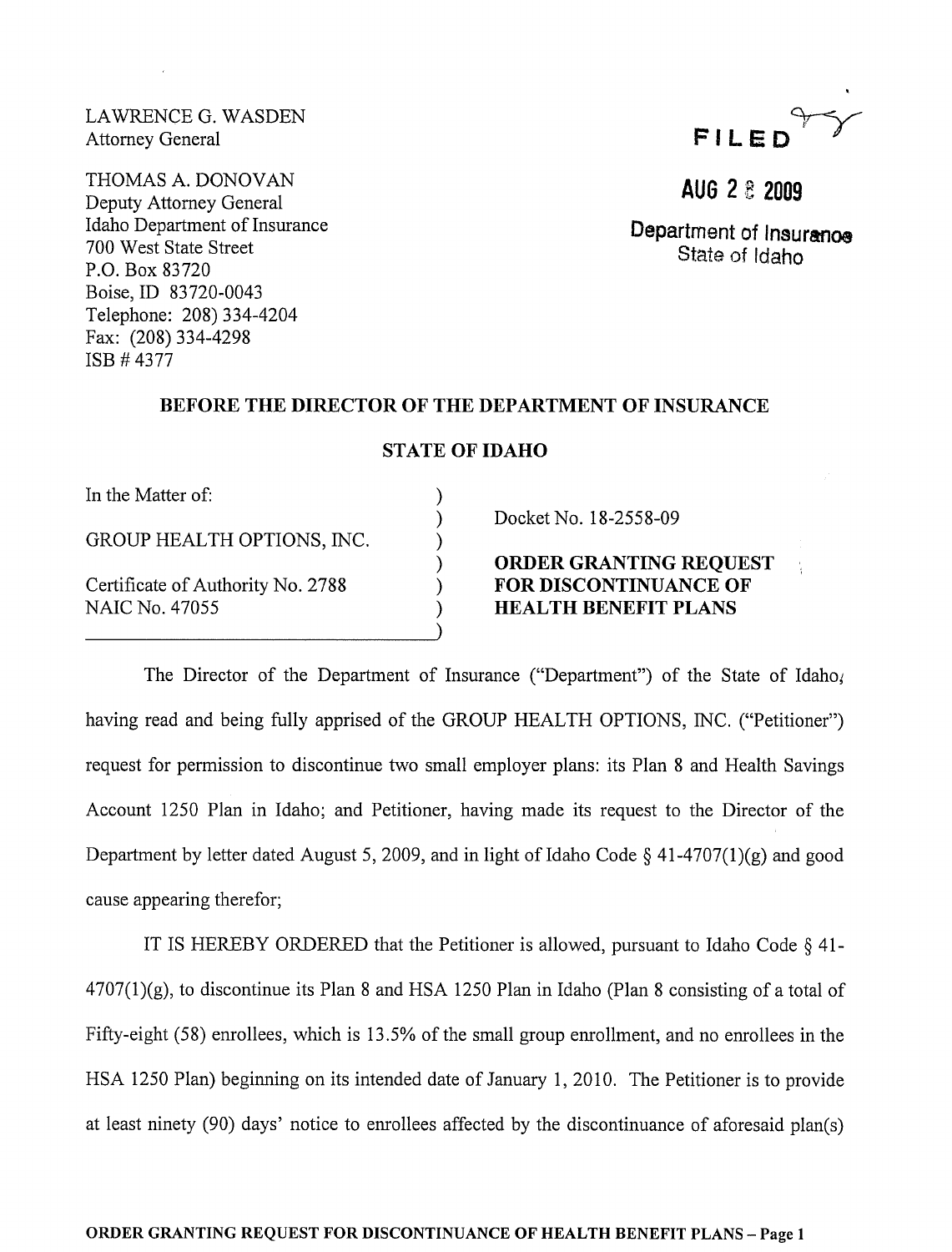and offer optional health benefit plans in accordance with Idaho Code  $\S$  41-4707(1)(g). This order is a final order and is effective immediately.

### NOTIFICATION OF RIGHTS

This is a final order of the agency. Any party may file a motion for reconsideration of this final order within fourteen (14) days of the service date of this order. The agency will dispose of the petition for reconsideration within twenty-one (21) days of its receipt, or the petition will be considered denied by operation of law. *See* Section 67-5246(4), Idaho Code.

Pursuant to Sections 67-5270 and 67-5272, Idaho Code, any party aggrieved by this final order or orders previously issued in this case may appeal this final order and all previously issued orders in this case to district court by filing a petition in the district court of the county in which:

- 1. A hearing was held,
- ii. The final agency action was taken,
- iii. The party seeking review of the order resides, or operates its principal place of business in Idaho, or
- iv. The real property or personal property that was the subject of the agency action is located.

An appeal must be filed within twenty-eight (28) days (a) of the service date of this final order, (b) of an order denying petition for reconsideration, or (c) the failure within twenty-one (21) days to grant or deny a petition for reconsideration, whichever is later. *See* Section 67-5273, Idaho Code. The filing of an appeal to district court does not itself stay the effectiveness or enforcement of the order under appeal.

DATED and EFFECTIVE this  $\mathbb{Z}$  day of August 2009.

WILLIAM W. DEAL/Director

Idaho Department of *Insurance*